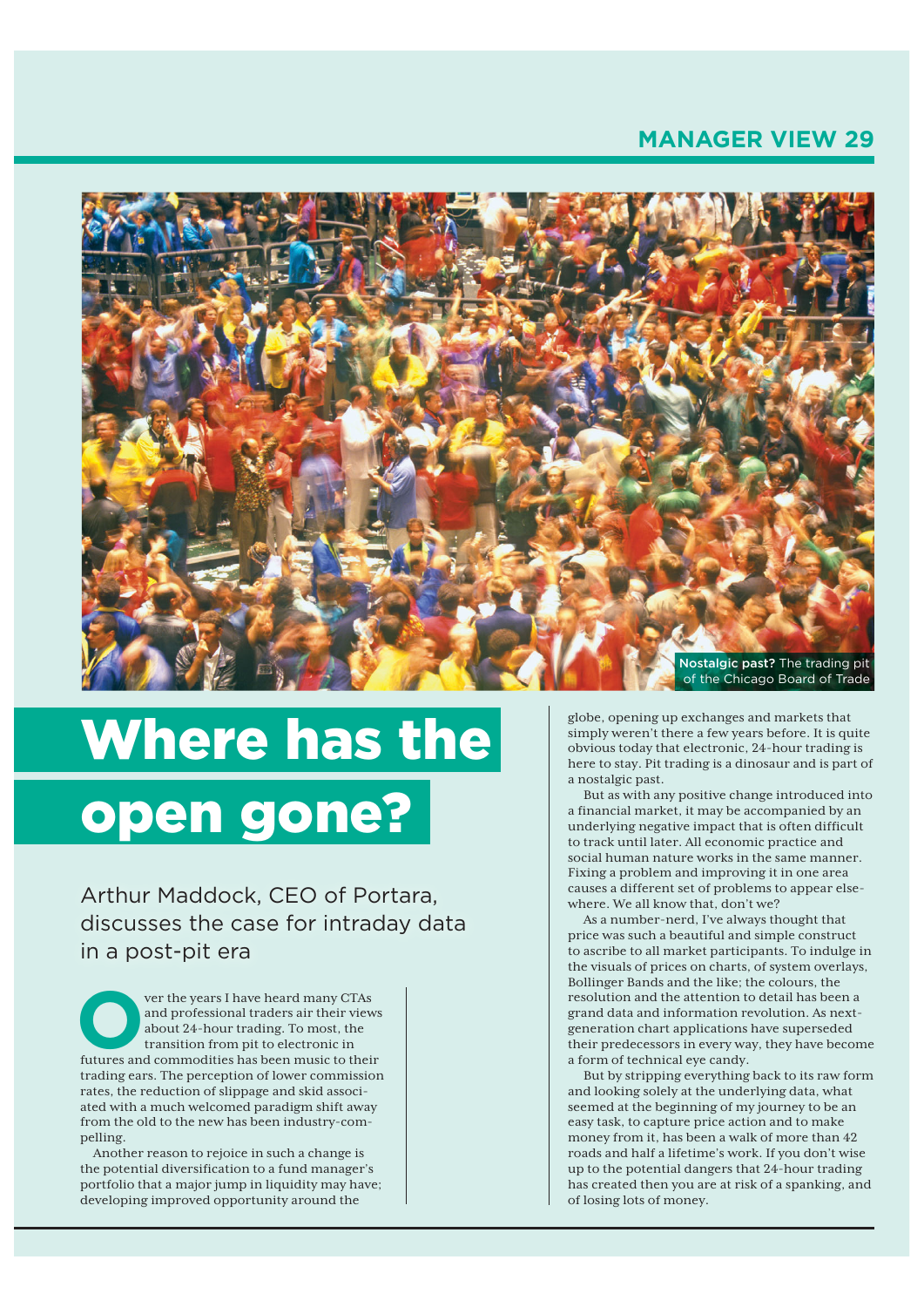## **30 MANAGER VIEW**

#### **FIGURE 1: BRITISH POUND AT 1700H OPEN**

Open: 1.6848 High: 1.6848 Low: 1.6844 Close: 1.6847 Contract: BPA201406 Date: 11 May 2014 Time: 17:01



#### **Technical significance and robustness testing**

When robustness testing and stress testing your technical system rules, the primary construct is to look for what is significant and exploitable on the one hand, by referencing the data. The second

# **There is an inherent disconnect between questioning the data and questioning the framework in equal proportion**

construct to consider is what system variables you are utilising to capture those events and to determine what amongst those variables are the most sensitive to changes when applied to that data.

As we all should know as CROs, CCOs and traders making decisions on this stuff, we try to guide our ship away from running aground with the curve fit, which ticks many of the mitigation of risk checkboxes in our trade risk management profiles. But the first critical observation with these two points is the disproportionate weight that many CTAs and traders apply to them. A 5%/95% ratio is not uncommon. "That's the data there, but look at the massive amount of work we have done on our system rules." Unfortunately this approach is not uncommon. What is clear is there is an inherent disconnect between questioning the data and questioning the framework in equal proportion.

#### **Where has the open gone?**

For Epictetus, one of the great classical stoic philosophers, a sage is immune to misfortune "because virtue is sufficient for happiness". But in the trading game everyone is prone to misfortune at all times, virtue and happiness have nothing at all to do with it and ultimately no one is a sage. The only certainty is the relationship you have with your data supplier or your 'data bank'. What is a virtue

here, paraphrasing Epictetus, is that if you have failed to open an account at the right branch, you are already in bed with the wishing crew. The data bank is the kingmaker, who demands a high price of access, who never courts fools and whose trifles are the equivocation of reason.

If we look at the psychology of markets, we know that prices crystalise as a result of human interaction and perceptions. And where Epictetus gets it right is when he says "Man is disturbed not by things but by the view he takes of them". This is true in markets. Consider an old school trader with a hugely profitable long position in British Pound at the Friday close. Psychologically, Friday and Saturday are sleep-easy nights for him but by Sunday evening he's wondering what's about to happen on the open in the morning. And he doesn't sleep so easy on the Sunday night. Will price crash and will he exit his position first thing, or will price continue up where he may be thinking of adding to his position? One thing is for sure: because of psychological inferences such as this, around the open it's going to be volatile. Looking from a macro perspective at every other participant's hopes, fears, desires and needs at that point in time creates an Epictetus 'pool of views' or a Huxley 'Door of Perception', which reduced to its lowest common factor simply means there are clusters of traders interacting around significant (perceived) price points.

Back in the nostalgic good-old British Pound pit days, the 0720h open was volatile for reasons explained above. But has the 24-hour creep into financial markets upset the applecart for traders, and diluted the open's significance in any way?

The open price as reported for BPA (British Pound All Sessions) from the CME on Monday 12 May 2014 was at 1.6848.

However, this reported open is the open from the prior day at 1700h on the Sunday. No, I'm not making this up. This is the open that all standard daily data suppliers report and the open that many traders use to back-test with, regardless of considering the sensitivity that their systems might have to it. The chart (*above*, *figure 1*) shows

#### **FIGURE 2: BRITISH POUND NIGHT SESSION**

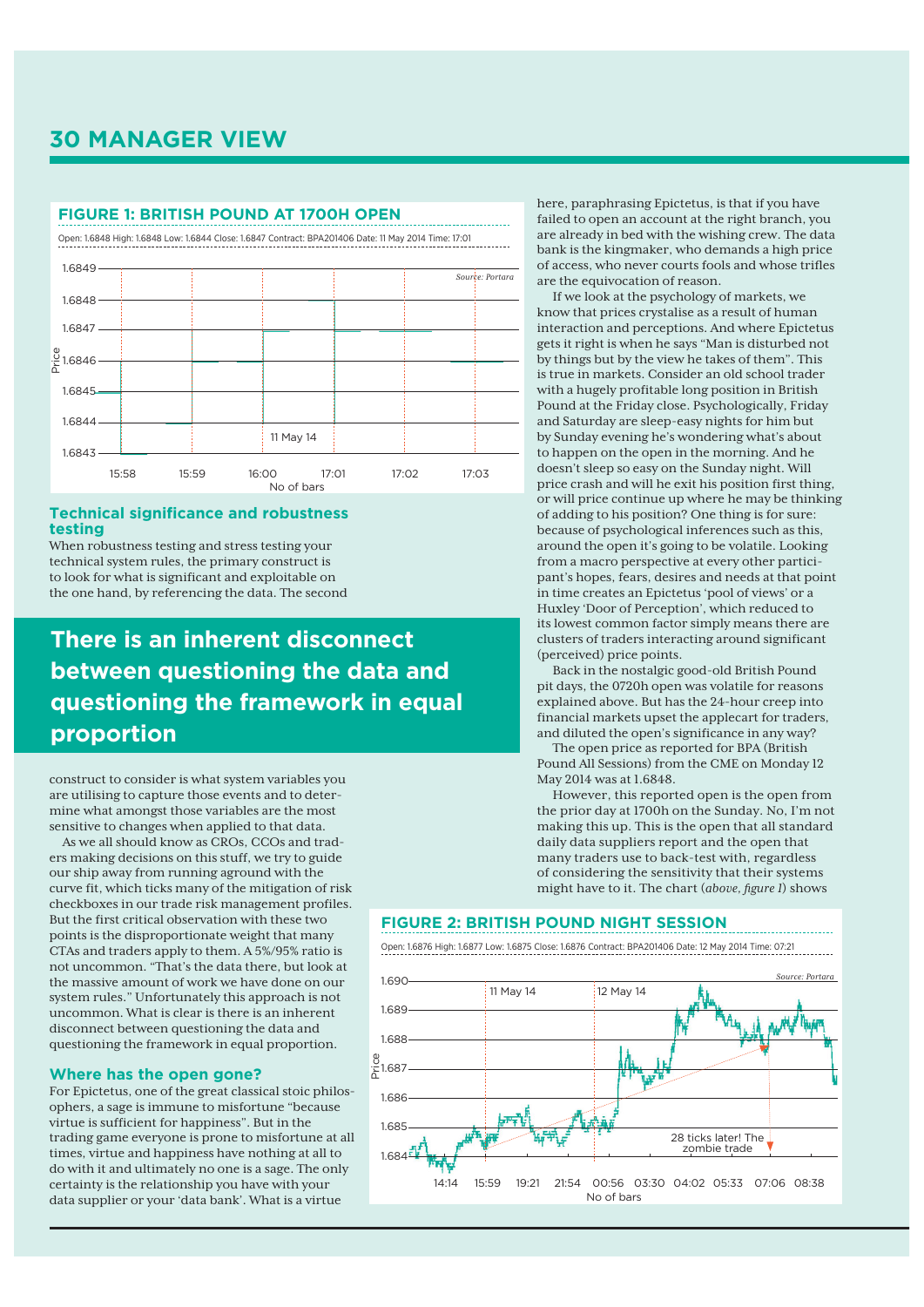

the one minute chart of BPA at the session open of 1700h on Sunday 11 May confirming the CME open.

The second chart (*below left, figure 2*) shows an upward trend through the night session to the old legacy pit hours of 0720h the following morning which shows the price to be 1.6876 (28 ticks different). It doesn't take a rocket scientist to figure out that the compounding effects of this to a system sensitive to this type of issue may be analogous to a "Houston we may have a problem" stiff-upper-lip major understatement.

So what has the open at 1700h on a Sunday got anything whatsoever to do with what's going on at the start of play on a Monday morning? If you are looking at standard daily bars to make your trading decisions then you may prone to bleeding away slowly – a victim of underperformance or worse and you may not even be aware of it. You need to meditate on the points made earlier on and think seriously about a trip to the data bank to open a 'high returns' account. Further, if you do have access to intraday data, make sure you can chop off the evening and night sessions to be able to create your daily bars.

There's a new buzz in town known as "Regular Trading Hours" data or RTH. This simply means creating intraday and daily bars by constructing them from an intraday database. In one sense, there lies the rub, daily OHLC RTH bars must be constructed from an intraday database. There's no way around that folks! This way you can have your four data points OHLC anywhere you want it for testing and trading purposes. The problem is only a handful of real-time feeds supply it. But the real issue is trying to get it from a historical perspective. Intraday data is notoriously expensive and this type of product is like finding hen's teeth.

#### **A ponderous affair**

Some \$64,000 questions and potential answers that need some soul searching are:

1. Is my system sensitive to this type of issue? As an example, you may be a position trader

## **MANAGER VIEW 31**

with a one to two day hold running a volatility-off-the-open or similar methodology as one of your systems. It should be pretty obvious that you are very prone to this issue. You need to ask yourself: why you are using standard daily data to do your testing and think again?

2. Well, where has the open gone? Is it still as sensitive around the old pit hours as it used to be, in this case at 0720h? Or has that been ironed out into an insignificant nothingness? Perhaps the open may have absconded elsewhere in the trading day, perhaps 0900h is the optimal place based on liquidity and a different type of trader mentality? Perhaps I'm not vulnerable to the issue at all, you may be wondering?

You may be surprised by the results. Remember the psychology of traders touched upon earlier? It's a fact that people do need to sleep. Also, many traders tend to opt out the night sessions completely and start again in the morning. To some traders there's something inherently good

**There's a new buzz in town known as "Regular Trading Hours" data or RTH. This simply means creating intraday and daily bars by constructing them from an intraday database**

> about not being "in" during the wee hours. Maybe it's the propensity for human nature to desire a restful state?

> Of course there are stops to consider and the night-owl crew. But in general liquidity reduces during those hours. The phenomena, however, of trader cluster, volume and liquidity spikes around the old pit legacy times is as strong today as it's always been. After firing up Visual Studio and creating a C# app to demonstrate this clustering effect around legacy pit opens and closes, the results are pretty compelling.

The third chart (*above left, figure 3*) shows BPA clipped to remove the evening and night sessions back to inception on a one minute continuous back-adjusted ASCII file, a RTH one minute stream. This is the input. Next, I analysed that data on every single day and split the 400 minutes (from 0720h-1400h) into 5% buckets, 20 of them. I then simply said if the high of the day was made between the bucket times increment a variable to remember the setting for that bucket. I did the same with the lows.

If there was no significance around any particular 20 minute time slot (from 0720h-1400h) you would expect a fairly flat picture and as we analysed 6,716 days back to 1980 you would expect the map to display around 335 highs and lows per 5% bucket-row. But that's not the case. The map quite clearly shows a massive spike in the first 20 minutes from 0720h where the high or low of the